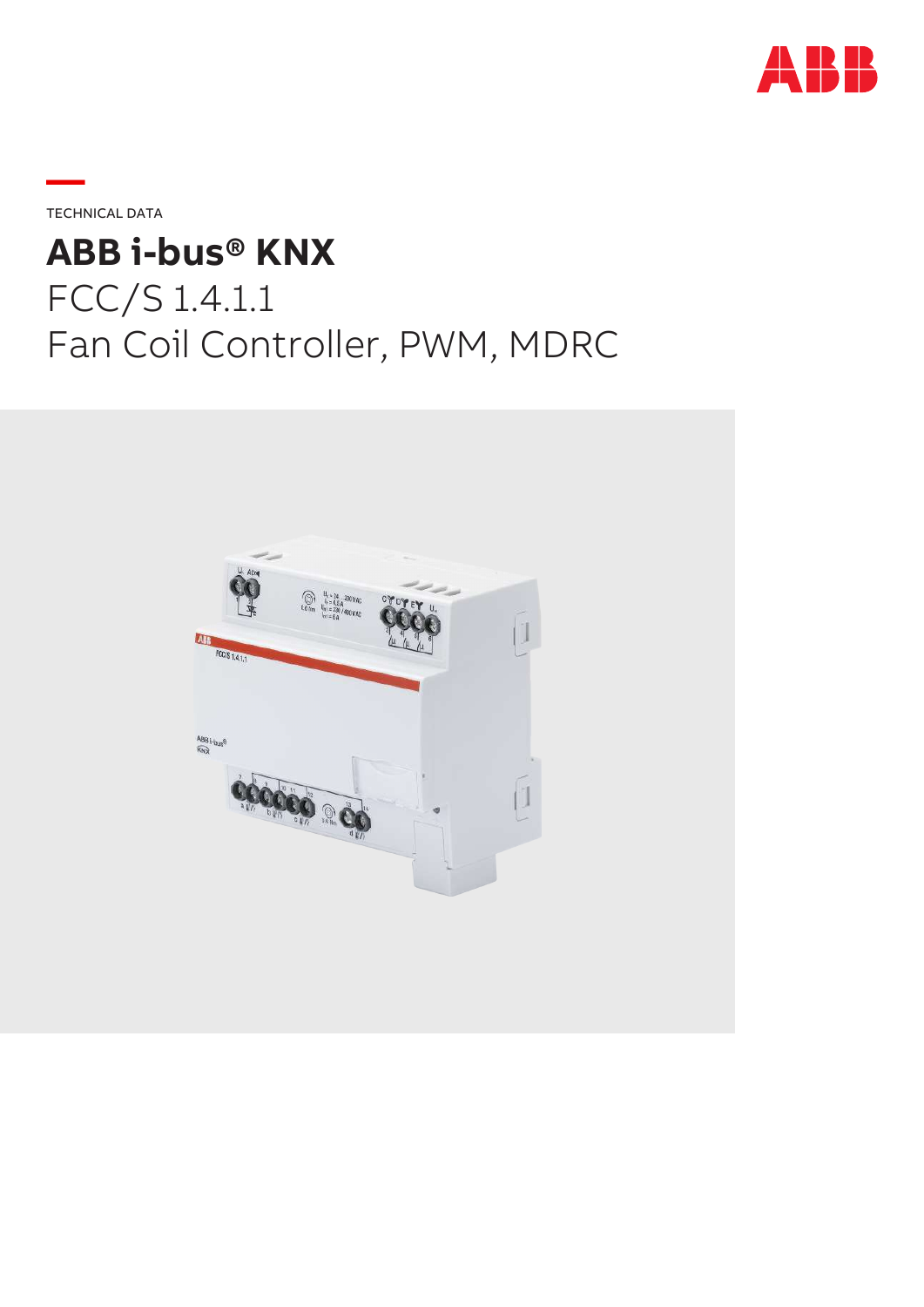## **Device description**

**—**

The device is a modular installation device (MDRC) in proM design. It is designed for installation in electrical distribution boards and small housings with a 35 mm mounting rail (to EN 60715).

The device is KNX-certified and can be used as a product in a KNX system → EU declaration of conformity.

#### The device is powered via the bus

(ABB i-bus® KNX) and requires no additional auxiliary voltage supply. The connection to the bus is made via a bus connection terminal on the front of the housing. The loads are connected to the outputs using screw terminals → terminal designation on the housing.

The software application Engineering Tool Software (ETS) is used for physical address assignment and parameterization.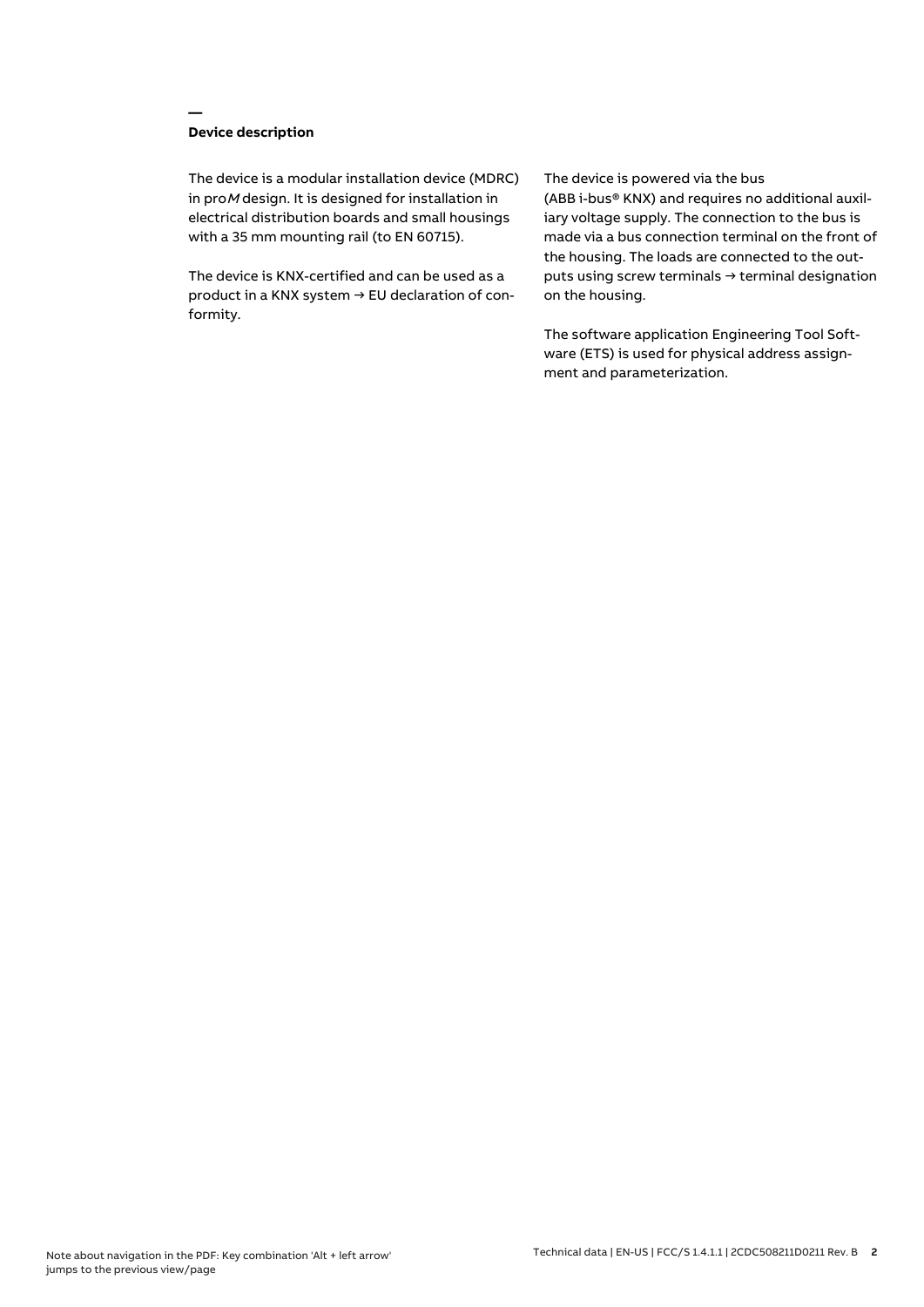## **Device functions**

**—**

The following device functions are available for controlling a fan coil unit:

- Controller
- Actuator device

## **Controller**

The internal controller is activated in the function as a controller unit. The controller is used to process the data received at the inputs (actual values) or via the bus (ABB i-bus® KNX) (actual values, setpoints and operating mode changes). The control values are calculated from the data received and transmitted to the outputs.

## **Actuator device**

The internal controller is deactivated in the function as an actuator. The control values for activating the outputs are calculated by an external controller and received via the bus (ABB i-bus® KNX).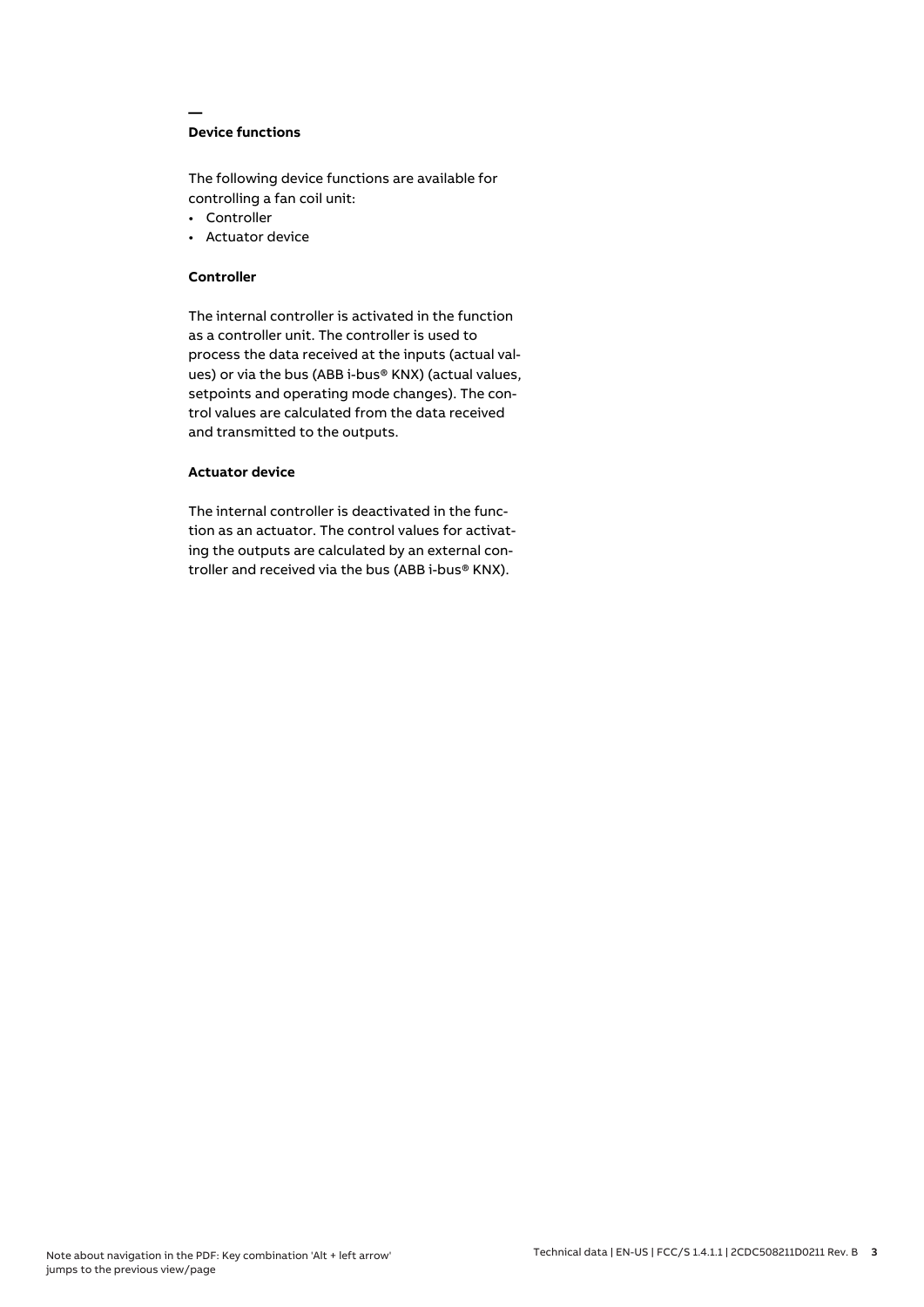## **Connections**

**—**

The devices possess the following connections, depending on the product variant:

- 4 inputs for sensors or an analog room control unit (SAF/A or SAR/A)
- 2 valve outputs for activating valve drives (FCC/ S 1.4.1.1: 1 valve output)
- 1 fan output
- 1 relay output (FCC/S 1.4.1.1 : no relay output)
- 1 bus connection

#### **Fan output**

The tables below provide an overview of the maximum number of devices that can be connected to the individual product variants.

|                                               | FCC/S<br>1.1.1.1  | FCC/S<br>1.1.2.1         | FCC/S<br>1.2.1.1  | FCC/S<br>1.2.2.1         | FCC/S<br>1.3.1.1         | FCC/S<br>1.3.2.1         | FCC/S<br>1.4.1.1 | FCC/S<br>1.5.1.1             | FCC/S<br>1.5.2.1         |
|-----------------------------------------------|-------------------|--------------------------|-------------------|--------------------------|--------------------------|--------------------------|------------------|------------------------------|--------------------------|
| Discrete speed fans<br>$(1 \ldots 3$ -speeds) |                   |                          |                   |                          | $\overline{\phantom{a}}$ | $\overline{\phantom{0}}$ |                  | $\qquad \qquad \blacksquare$ | $\overline{\phantom{0}}$ |
| Continuous fans<br>(010V)                     | $\qquad \qquad -$ | $\overline{\phantom{0}}$ | $\qquad \qquad -$ | $\overline{\phantom{a}}$ |                          |                          | -                |                              |                          |

## **Relay output 16 A**

|                 | FCC/S   | FCC/S   | FCC/S   | <b>FCC/S</b> | FCC/S   | <b>FCC/S</b> | FCC/S   | FCC/S   | FCC/S   |
|-----------------|---------|---------|---------|--------------|---------|--------------|---------|---------|---------|
|                 | 1.1.1.1 | 1.1.2.1 | 1.2.1.1 | 1.2.2.1      | 1.3.1.1 | 1.3.2.1      | 1.4.1.1 | 1.5.1.1 | 1.5.2.1 |
| Electric heater |         |         |         |              |         |              | $-$     |         |         |

## **Valve outputs**

|                                        | FCC/S<br>1.1.1.1 | FCC/S<br>1.1.2.1         | FCC/S<br>1.2.1.1         | FCC/S<br>1.2.2.1 | FCC/S<br>1.3.1.1         | FCC/S<br>1.3.2.1 | FCC/S<br>1.4.1.1 | FCC/S<br>1.5.1.1 | FCC/S<br>1.5.2.1 |  |
|----------------------------------------|------------------|--------------------------|--------------------------|------------------|--------------------------|------------------|------------------|------------------|------------------|--|
| Thermoelectric valve<br>drives (PWM)   | 2                | 2                        | $\overline{\phantom{0}}$ |                  |                          |                  |                  | 2                | $\overline{c}$   |  |
| Motor-driven valve<br>drives (3-point) |                  |                          |                          |                  |                          |                  |                  |                  |                  |  |
| Magnetic valve drives<br>(open/closed) | $\overline{c}$   | $\overline{\phantom{0}}$ |                          |                  |                          |                  |                  | 2                | $\overline{c}$   |  |
| Analog valve drives<br>(010V)          |                  |                          | 2                        | 2                | $\overline{\phantom{0}}$ | 2                |                  |                  |                  |  |
| 6-way valve                            |                  |                          |                          |                  |                          |                  |                  |                  |                  |  |
| VAV damper drive                       |                  |                          | 2                        | $\mathcal{P}$    | $\overline{\phantom{0}}$ | 2                |                  |                  |                  |  |
|                                        |                  |                          |                          |                  |                          |                  |                  |                  |                  |  |

## **Physical inputs**

|                             | FCC/S<br>1.1.1.1 | FCC/S<br>1.1.2.1 | FCC/S<br>1.2.1.1 | FCC/S<br>1.2.2.1 | FCC/S<br>1.3.1.1 | FCC/S<br>1.3.2.1 | FCC/S<br>1.4.1.1 | FCC/S<br>1.5.1.1 | FCC/S<br>1.5.2.1 |  |
|-----------------------------|------------------|------------------|------------------|------------------|------------------|------------------|------------------|------------------|------------------|--|
| Analog room control<br>unit |                  |                  |                  |                  |                  |                  |                  |                  |                  |  |
| Binary sensors (floating) 4 |                  |                  | 4                | 4                | 4                | 4                |                  | Δ.               | 4                |  |
| Temperature sensors         | 4                |                  | Δ                | Δ                | ▵                | Δ.               |                  | Δ                | $\mu$            |  |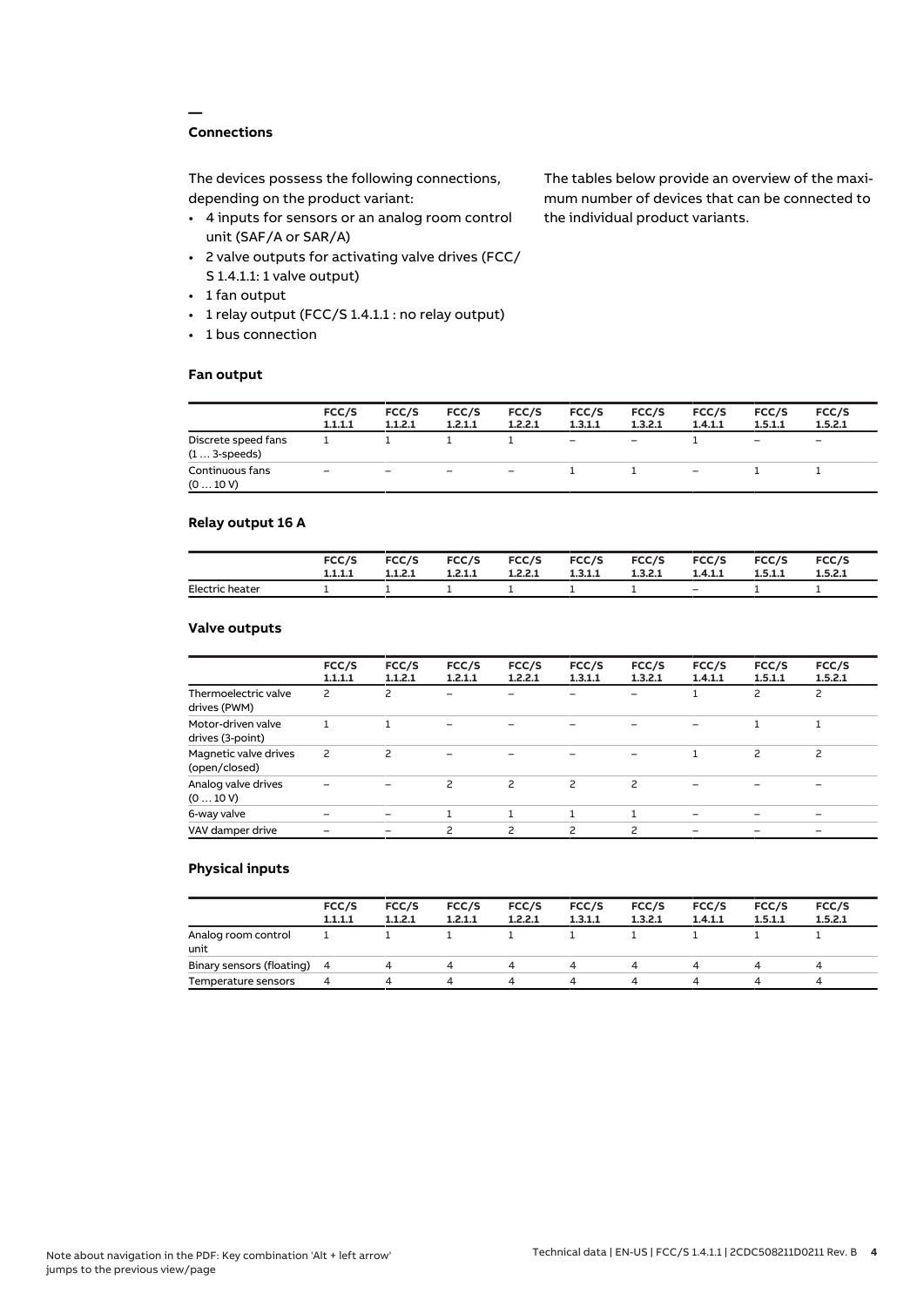## **Inputs**

**—**

| <b>Function</b>              | a | b | c                         |              |
|------------------------------|---|---|---------------------------|--------------|
| Temperature sensor           |   |   |                           |              |
| PT100                        | x | X | $\boldsymbol{\mathsf{x}}$ | $\mathsf{x}$ |
| PT1000                       | x | X | x                         | x            |
| KT/KTY                       | x | x | x                         | x            |
| KT/KT user-defined           | x | x | X                         | $\mathsf{x}$ |
| NTC10k                       | x | x | x                         | x            |
| NTC20k                       | x | x | x                         | x            |
| NI-1000                      | x | x | x                         | x            |
| Analog room control unit     | x |   |                           |              |
| Binary sensor (floating)     | x | X | x                         | $\mathsf{x}$ |
| Dew point sensor (floating)  | x | x | X                         | x            |
| Fill level sensor (floating) | x | X | x                         | $\mathsf{x}$ |
| Window contact (floating)    | x | x | X                         | x            |

## **—**

# **Outputs**

**—**

# **Valve outputs**

| <b>Function</b>                          |  |
|------------------------------------------|--|
| Thermoelectric valve drives (PWM)        |  |
| Magnetic valve drives (open/closed)      |  |
| Fault detection (overload/short circuit) |  |

## **—**

# **Fan output**

| <b>Function</b>            | Fan output |
|----------------------------|------------|
| Number of fan speeds (5 A) |            |
|                            |            |
|                            | x          |
|                            | x          |
| Changeover switching       | x          |
| Step switching             | x          |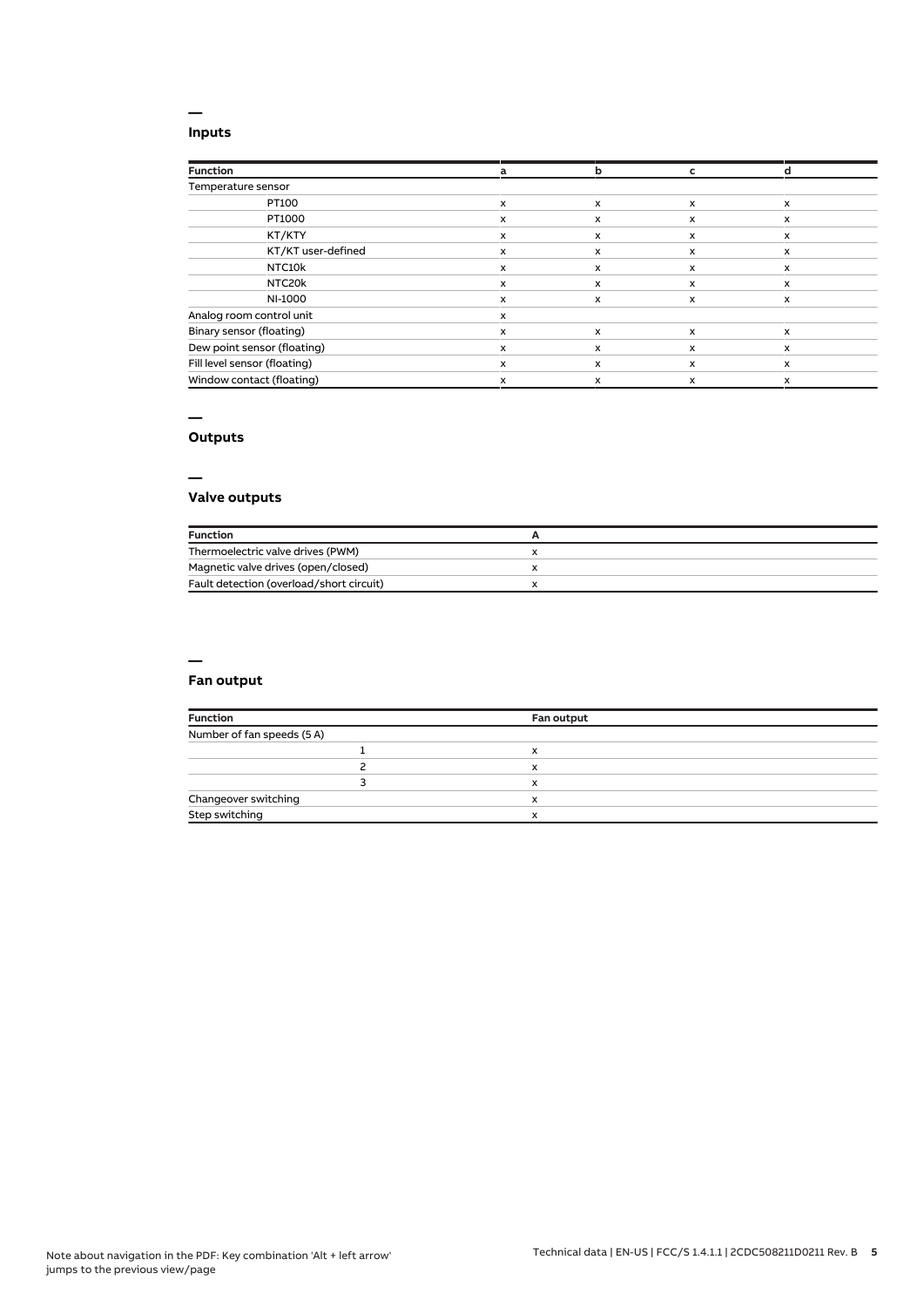**Dimension drawing**

**—**

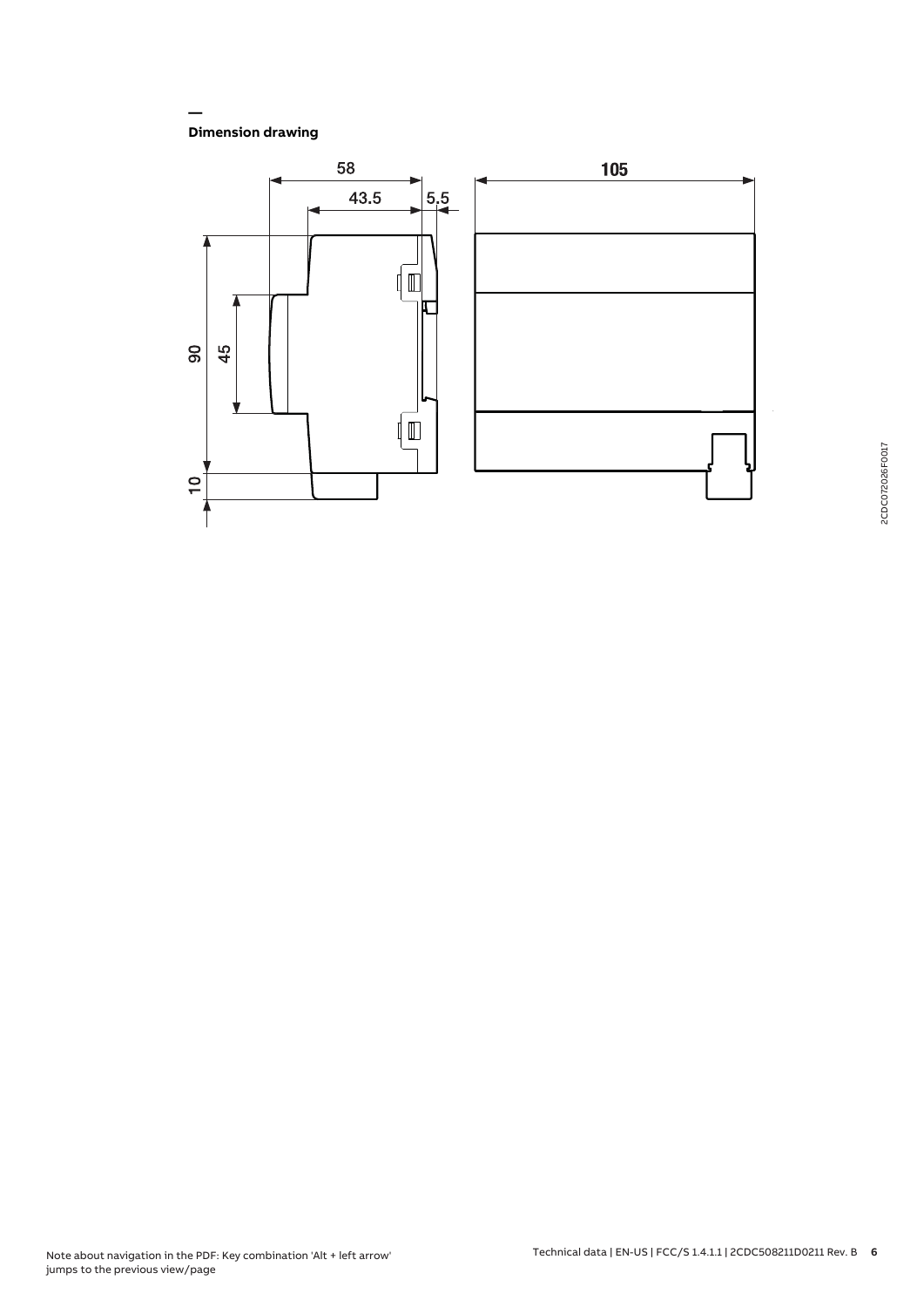**Connection diagram**

**—**



#### **— Legend**

- **1** Label carriers
- **2** Programming LED
- **3** Programming button
- **4** Bus connection terminal
- **5** Cover cap
- **7** Valve output
- **9** Fan output
- **6** Input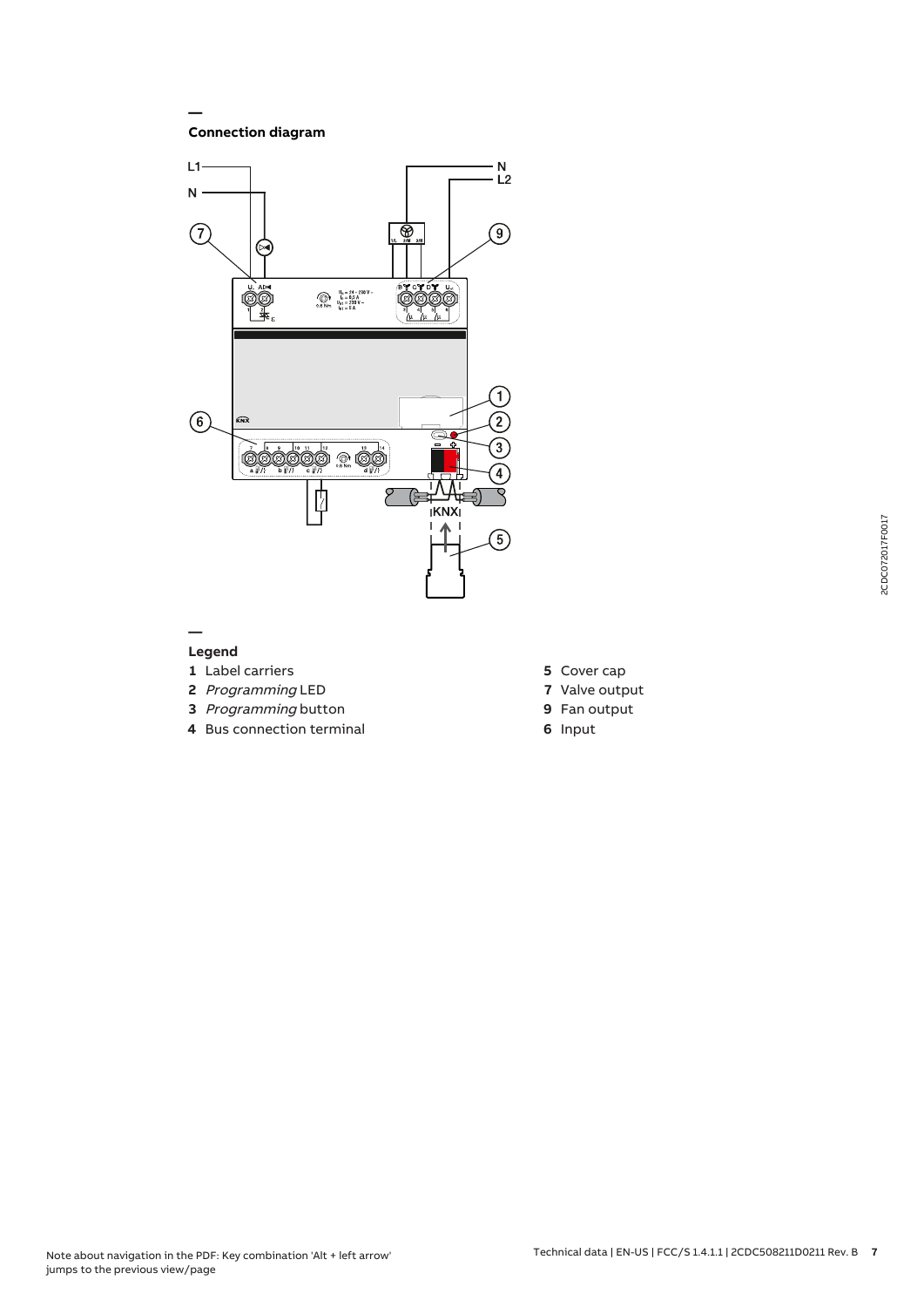# **Operating and display elements**

**—**

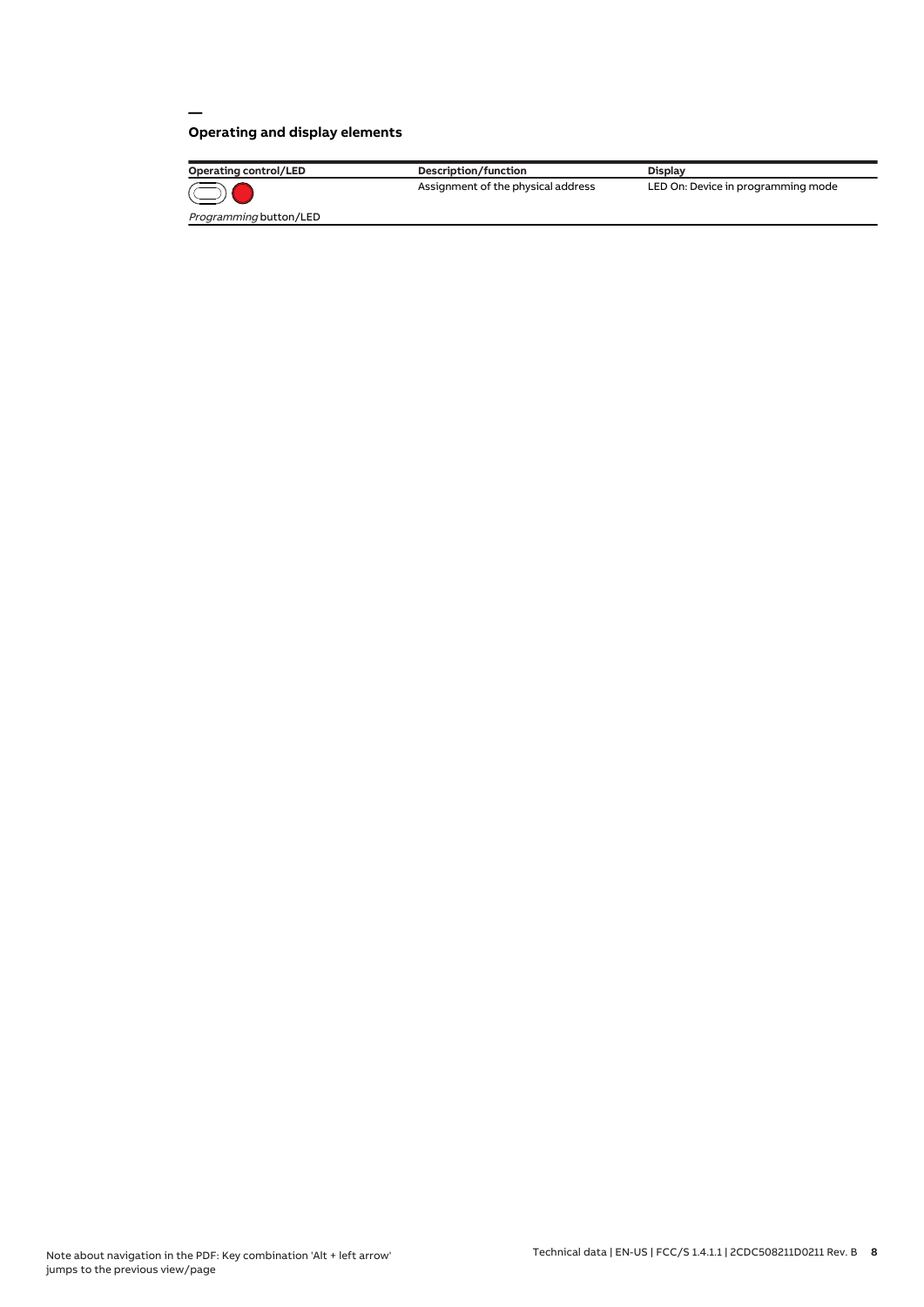#### **— General technical data**

| <b>Device</b>                        | <b>Dimensions</b>                                                       | $90 \times 105 \times 63.5$ mm (H x W x D)                                      |
|--------------------------------------|-------------------------------------------------------------------------|---------------------------------------------------------------------------------|
|                                      | Mounting width in space units                                           | 6 modules, 17.5 mm each                                                         |
|                                      | Weight                                                                  | 0.22 kg                                                                         |
|                                      | Mounting position                                                       | Any                                                                             |
|                                      | Mounting variant                                                        | 35 mm mounting rail                                                             |
|                                      | Design                                                                  | proM                                                                            |
|                                      | Degree of protection                                                    | <b>IP 20</b>                                                                    |
|                                      | Protection class                                                        | Ш                                                                               |
|                                      | Overvoltage category                                                    | Ш                                                                               |
|                                      | Pollution degree                                                        | $\overline{c}$                                                                  |
| <b>Materials</b>                     | Housing                                                                 | Polycarbonate, Makrolon FR6002, halogen free                                    |
| <b>Material note</b>                 | Fire classification                                                     | Flammability V-0                                                                |
| <b>Electronics</b>                   | Rated voltage, bus                                                      | 30 V DC                                                                         |
|                                      | Voltage range, bus                                                      | 21  31 V DC                                                                     |
|                                      | Current consumption, bus                                                | $< 12 \text{ mA}$                                                               |
|                                      | Power loss, device                                                      | $\leq 3 W$                                                                      |
|                                      | Power loss, bus                                                         | $\leq$ 0.25 W                                                                   |
|                                      | Power loss, fan outputs                                                 | $\leq$ 1.2 W                                                                    |
|                                      | Power loss, valve outputs                                               | $\leq$ 1.2 W                                                                    |
|                                      | KNX safety extra low voltage                                            | <b>SELV</b>                                                                     |
| <b>Connections</b>                   | Connection type, KNX bus                                                | Plug-in terminal                                                                |
|                                      | Cable diameter, KNX bus                                                 | 0.6  0.8 mm, solid                                                              |
|                                      | Connection type, inputs/outputs                                         | Screw terminal with universal head (PZ 1)                                       |
|                                      | Pitch                                                                   | 6.35 mm                                                                         |
|                                      | Tightening torque, screw terminals                                      | $0.50.6$ Nm                                                                     |
|                                      | Conductor cross-section, flexible                                       | $1 \times (0.2 \ldots 4 \text{ mm}^2) / 2 \times (0.2 \ldots 2.5 \text{ mm}^2)$ |
|                                      | Conductor cross section, rigid                                          | $1 \times (0.2 \ldots 6 \text{ mm}^2) / 2 \times (0.2 \ldots 4 \text{ mm}^2)$   |
|                                      | Conductor cross section with wire end ferrule without<br>plastic sleeve | $1 \times (0.252.5 \text{ mm}^2)$                                               |
|                                      | Conductor cross section with wire end ferrule with<br>plastic sleeve    | $1 \times (0.254 \text{ mm}^2)$                                                 |
|                                      | Conductor cross section with TWIN wire end ferrule                      | $1 \times (0.52.5 \text{ mm}^2)$                                                |
|                                      | Length, wire end ferrule contact pin                                    | $\geq 10$ mm                                                                    |
| <b>Certificates and declarations</b> | Declaration of conformity CE                                            | → 2CDK508227D2701                                                               |
| <b>Ambient conditions</b>            | Operation                                                               | $-5+45$ °C                                                                      |
|                                      | Transport                                                               | $-25+70$ °C                                                                     |
|                                      | Storage                                                                 | $-25+55$ °C                                                                     |
|                                      | Humidity                                                                | $\leq 95 \%$                                                                    |
|                                      | Condensation allowed                                                    | No                                                                              |
|                                      | Atmospheric pressure                                                    | $\geq$ 80 kPa (corresponds to air pressure at 2,000 m above sea<br>level)       |

#### **— Inputs**

| <b>Rated values</b>     | Number of inputs                         | 4                      |  |
|-------------------------|------------------------------------------|------------------------|--|
|                         | Inputs for analog room control unit      | 1 (input a)            |  |
| <b>Contact scanning</b> | Scanning current                         | $\leq 1$ mA            |  |
|                         | Scanning voltage                         | $\leq$ 12 V DC         |  |
| <b>Resistance</b>       | Selection                                | User-defined           |  |
|                         | PT 1.000                                 | 2-conductor technology |  |
|                         | PT100                                    | 2-conductor technology |  |
|                         | KT                                       | 1 <sup>k</sup>         |  |
|                         | <b>KTY</b>                               | 2k                     |  |
|                         | NI                                       | 1 <sup>k</sup>         |  |
|                         | <b>NTC</b>                               | 10k, 20k               |  |
| Cable length            | Between sensor and device input, one-way | $\leq 100$ m           |  |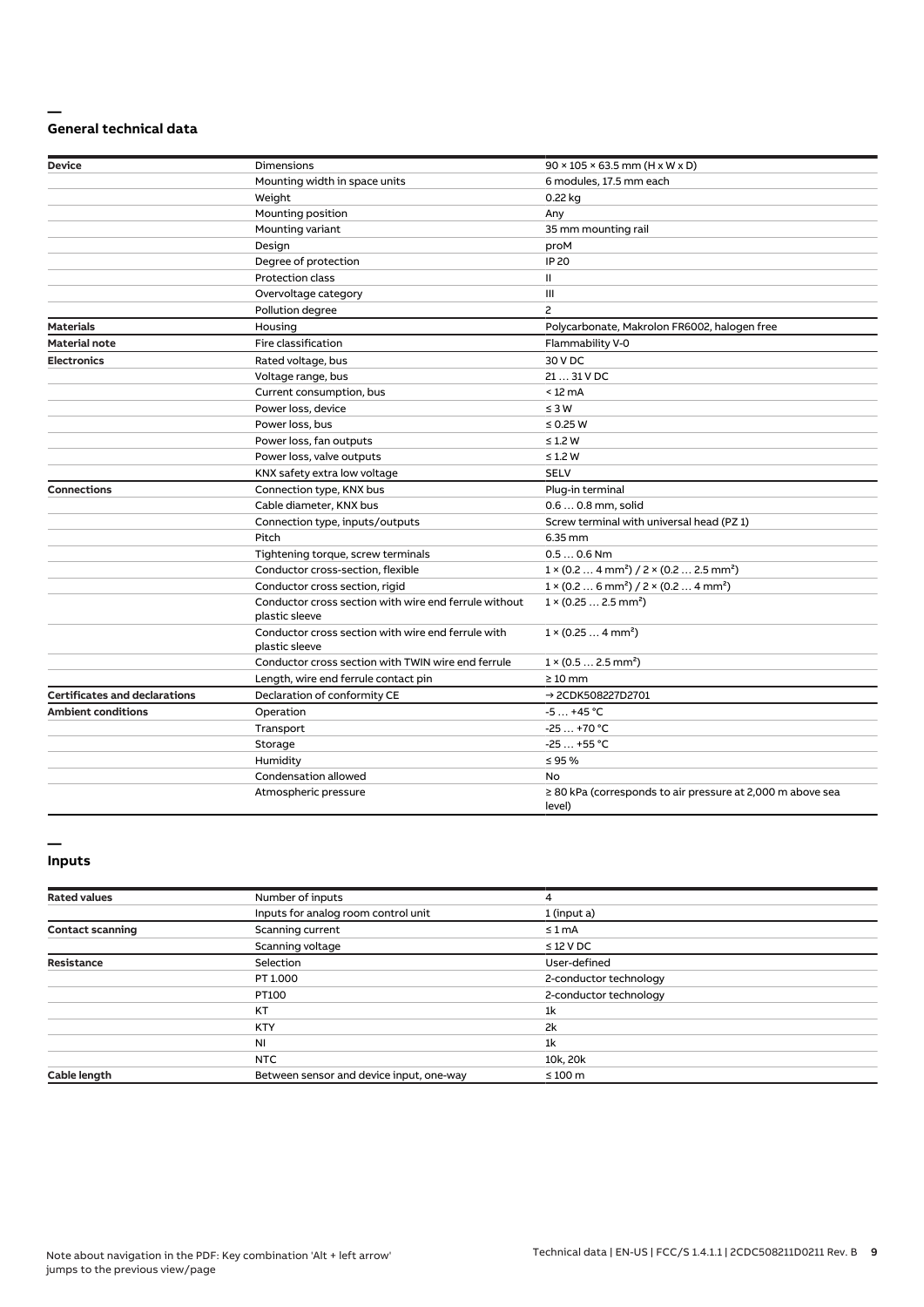#### **— Valve outputs – thermoelectric, PWM**

| <b>Rated values</b> | Number of outputs                                |                                      |  |
|---------------------|--------------------------------------------------|--------------------------------------|--|
|                     | Non-floating                                     | Yes                                  |  |
|                     | Rated voltage U <sub>n</sub>                     | 230 V AC                             |  |
|                     | Voltage range                                    | 24  230 V AC                         |  |
|                     | Rated frequency                                  | 50/60 Hz                             |  |
|                     | Rated current I <sub>n</sub>                     | 0.5A                                 |  |
|                     | Continuous current at T. Up to 20 °C             | 0.25 A resistive load per output     |  |
|                     | Continuous current at T <sub>u</sub> Up to 45 °C | 0.15 A resistive load per output     |  |
|                     | Inrush current at T <sub>u</sub> Up to 45 °C     | $\leq$ 1.6 A (for 10 s)              |  |
|                     |                                                  | $T_{\text{u}}$ = Ambient temperature |  |
|                     | Minimum load (per output)                        | 1.2W                                 |  |
|                     |                                                  |                                      |  |

**—**

#### **Fan outputs – relays 5 A**

| <b>Rated values</b>         | Number of outputs                                          | 3                                |
|-----------------------------|------------------------------------------------------------|----------------------------------|
|                             | Rated voltage U <sub>n</sub>                               | 230 V AC                         |
|                             | Rated current I <sub>n</sub> (per output)                  | 5A                               |
|                             | Rated frequency                                            | 50/60 Hz                         |
|                             | Back-up protection                                         | $\leq 6A$                        |
|                             | Relay type                                                 | Bi-stable                        |
| <b>Switching currents</b>   | AC-1 operation (cos $\varphi$ = 0.8)                       | $\leq$ 5 A                       |
|                             | Switching current at 24 V AC                               | $\geq$ 0.01 A                    |
|                             | Switching current at 24 V DC (resistive load)              | $\leq$ 5 A                       |
|                             | Switching current at 5 V AC                                | $\geq 0.02$ A                    |
|                             | Switching current at 12 V AC                               | $\geq 0.01$ A                    |
|                             | Switching current at 24 V AC                               | $\geq 0.007 A$                   |
| <b>Service life</b>         | Mechanical service life                                    | $\geq 10^7$ switching operations |
|                             | AC-1 operation (cos $\varphi$ = 0.8)                       | $\geq 10^5$ switching operations |
| <b>Switching operations</b> | Switching operations per minute when one relay<br>switches | $\leq 500$                       |

#### **—**

#### **Device type**

| Device type | Fan Coil Controller               | FCC/S1.4.1.1                                         |
|-------------|-----------------------------------|------------------------------------------------------|
|             | Application                       | Fan Coil Unit Controller, PWM/                       |
|             |                                   | $\ldots$ = current version number of the application |
|             | Maximum number of group objects   | 104                                                  |
|             | Maximum number of group addresses | 255                                                  |
|             | Maximum number of assignments     | 255                                                  |
|             |                                   |                                                      |

# **Note**

Observe software information on the website → www.abb.com/knx.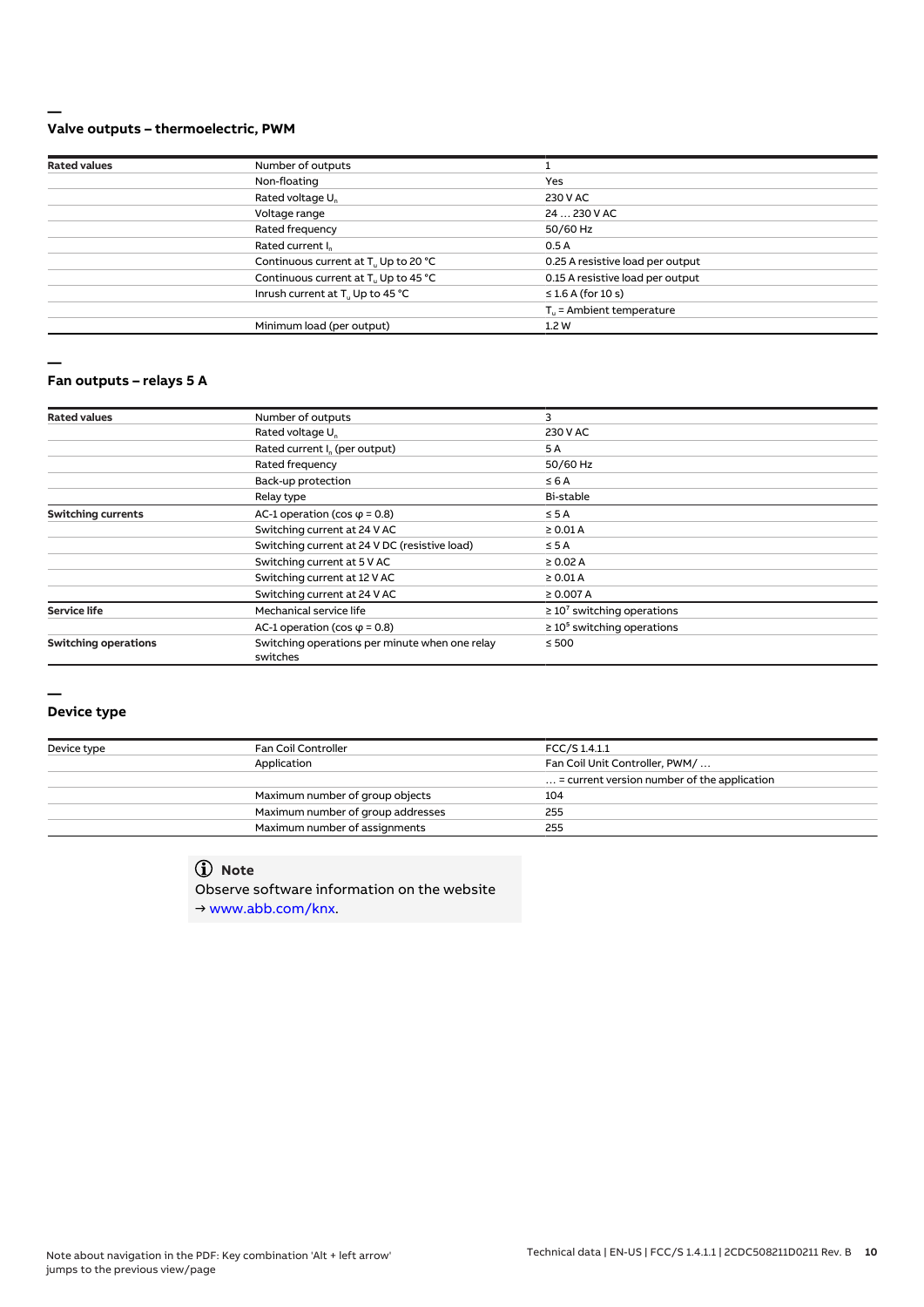#### **— Ordering details**

| <b>Description</b>  | <b>MW</b> | Type         | Order no.       | Packaging<br>[pcs.] | Weight (incl.<br>packaging)<br>[kg] |
|---------------------|-----------|--------------|-----------------|---------------------|-------------------------------------|
| Fan Coil Controller |           | FCC/S1.4.1.1 | 2CDG110209R0011 |                     | 0.22                                |